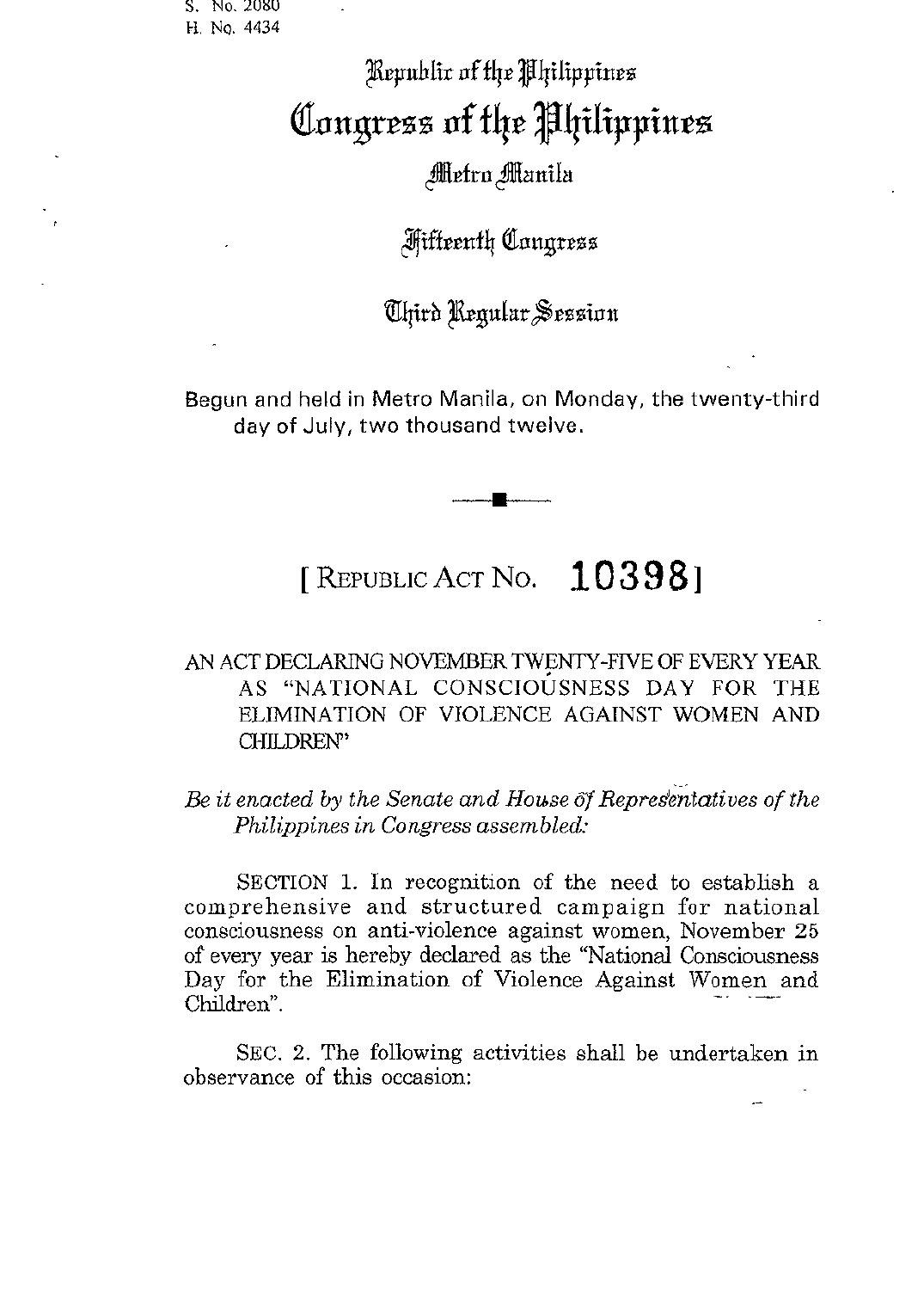2

(a) Heads of government agencies and instrumentalities, government-owned and -controlled corporations, local government units and employers in the private sector shall, together with their employees, organize, engage or participate in activities designed to raise public awareness on the problem of violence, and the elimination of all forms of violence, against women and children.

(b) The Philippine Information Agency shall be mandated to allocate a minimum of one (1) hour airtim'e for programs exclusively raising public awareness on the problem of violence against women and children and the elimination of all forms of violence against women and children. Relative thereto, all television and radio networks nationwide are encouraged to allocate airtime for the said **programs.** 

(c) Publishers of local newspapers and \nagazines are encouraged to highlight the problem of violence, and the elimination of all forms of violence, against women and children. .

(d) The Department of Education, the Commission on Higher Education and the Technical Education and Skills Development Authority, in coordination with the Philippine Commission on Women (pCW) and the Department of Social Welfare and Development, women nongovernmental organizations (NGOs)' and other NGOs 'and people's organizations advocating for women's and children's human rights, shall lead public and private school communities at **all levels in organizing** consciou8ne88~raising **activities on**  the problem of violence, and the elimination of all forms of violence, against women and children.

SEC. 3. The National Statistics Office, the Philippine National Police, the Department of Social Welfare and Development, the Department of Labor and Employment, the Department of Foreign Affairs and all Philippine embassies and consulates shall, in coordination with the PCW, undertake the data gathering and systematization of a database on all forms of violence against women and children, including Filipino women and children working andlor residing abroad. These agencies shall consolidate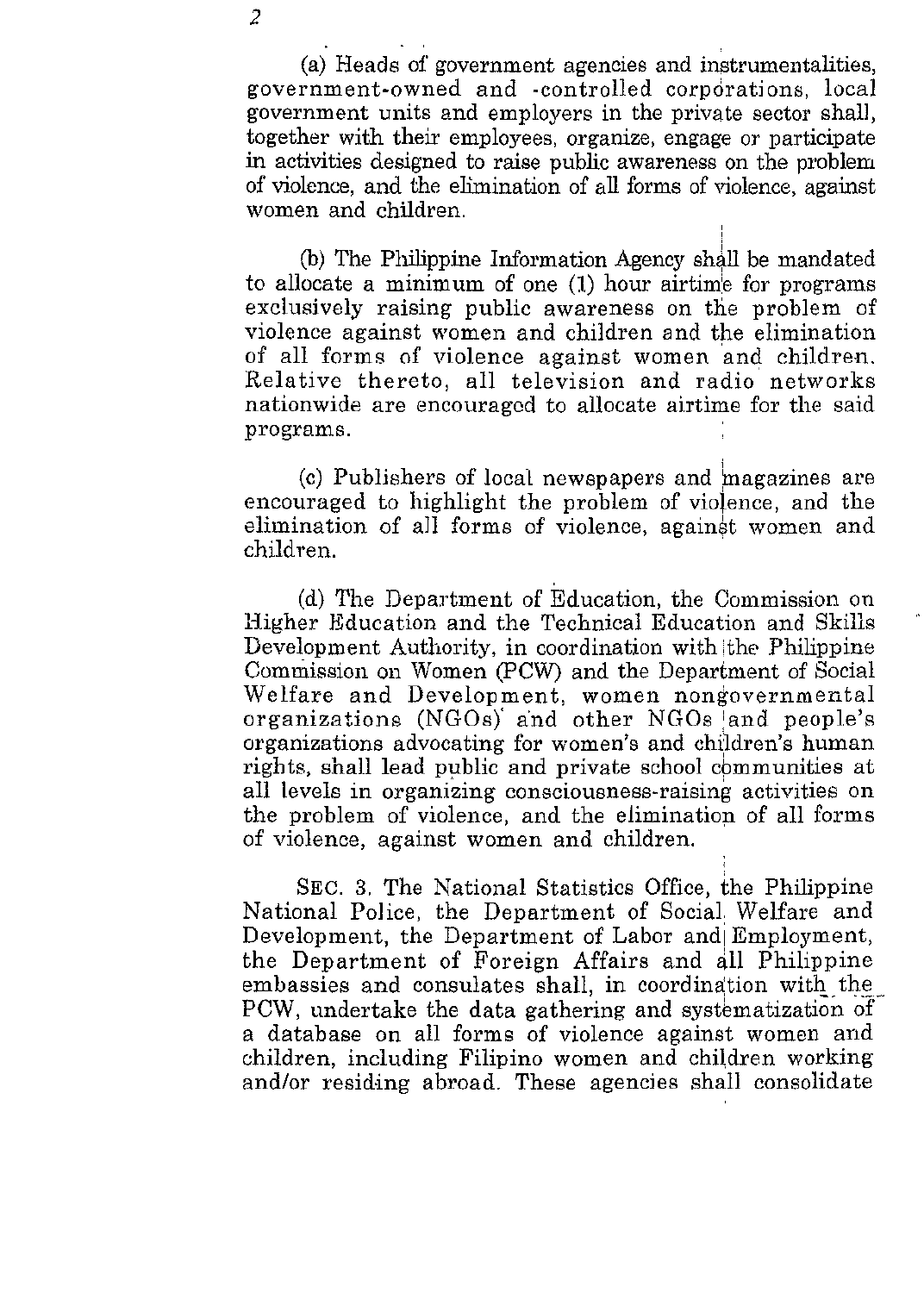their findings and make a report to the public on the statistics and status of violence against women and children every November 25 of each year.

SEC. 4. The PCW and, the Inter-Agency Council Against Trafficking (IACAT), constituted under Section 20 of Republic Act No. 9208 or the "Anti-Trafficking in Persons Act of 2003" and the Inter-Agency Council on Violence Against Women and Their Children (IAC-VAWC), constituted under Section 39 of Republic Act No. 9262 or the "Anti-Violen'ce Against'Women and Their Children Act of 2004", shall coordinate, monitor and evaluate the activities outlined in the annual eighteen (18)-day campaign at the national level.

At the regional level, the Regional Inter-Agency Committee on Anti-Trafficking-Violence Against Women and Their Children (RIACAT-VAWC) shall likewise coprdinate, monitor and evaluate said activities for the annual campaign at the provincial, city, municipal and barangay levels. They shall also make an annual report of their findings to be reported to the public every November 25.

The PCW, the IACAT and the IAC-VAWC shall likewise coordinate and tap the expertise of other government agencies and institutions like the Movie and Television Review and Classification 'Board (MTRCB) and the Overseas Workers Welfare Administration (OWWA), as well as other private sector organizations in the implementation of activities for the eighteen  $(18)$ -day campaign.

SEC. 5. Funds for the implementation of the aforestated activities, programs and projects shall be taken out of the five percent (5%) Gender and Development budget allocated to all government agencies and local government units, as mandated by Section 36 of Republic Act No. 9710 or "The Magna Carta **of Women".** 

SEC. 6. If, for any reason, any section or provision of this Act is held to be unconstitutional or invalid, the validity of other sections herein shall not be affected thereby.